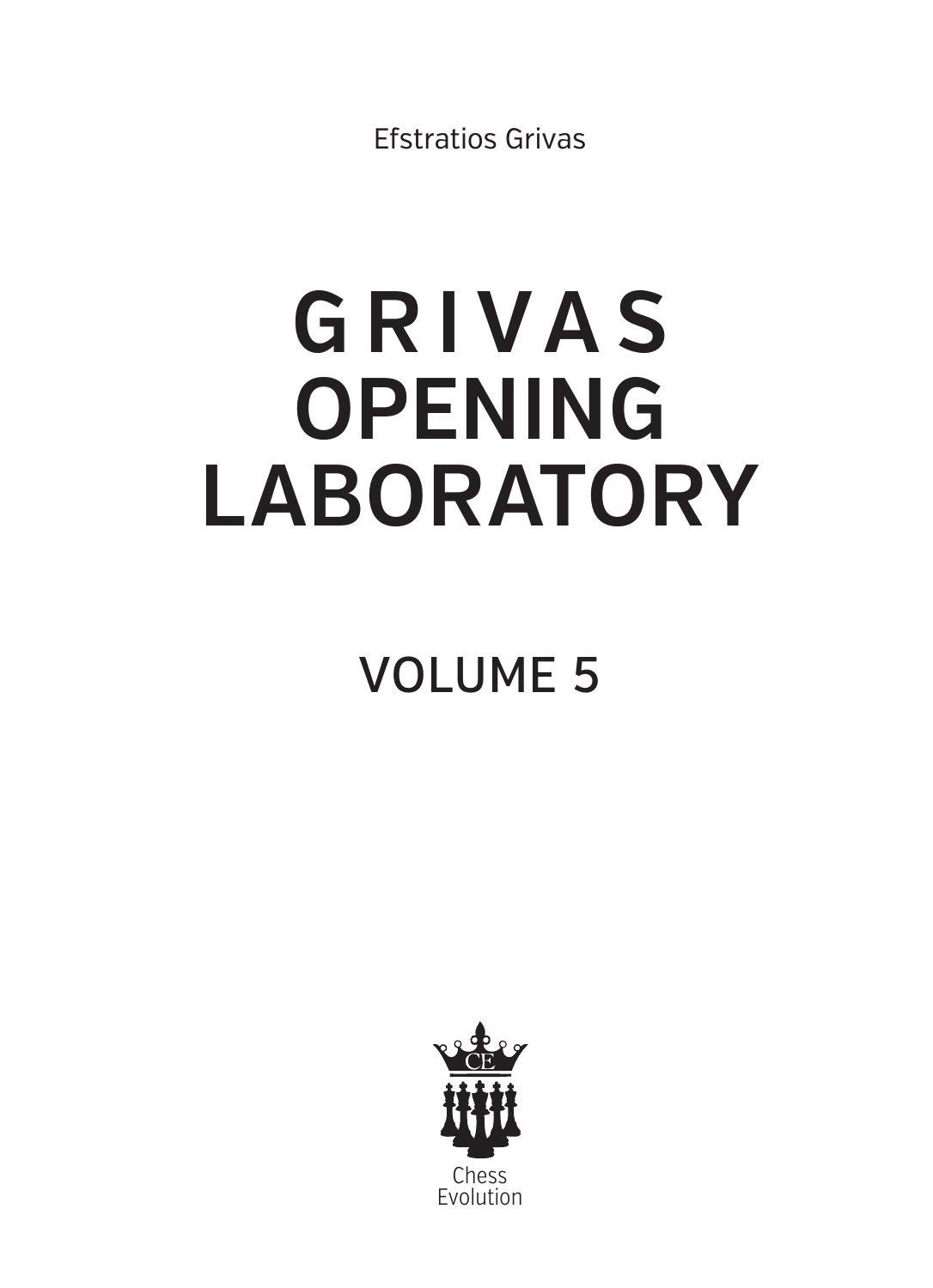Cover designer Piotr Pielach

Typesetting i-Press ‹www.i-press.pl›

First edition 2020 by Chess Evolution

*Grivas Opening Laboratory. Volume 5* Copyright © 2020 Chess Evolution

All rights reserved. No part of this publication may be reproduced, stored in a retrieval system or transmitted in any form or by any means, electronic, electrostatic, magnetic tape, photocopying, recording or otherwise, without prior permission of the publisher.

ISBN 978-615-5793-26-4

All sales or enquiries should be directed to Chess Evolution 2040 Budaors, Templom ter 19, Magyarorszag

e-mail: info@chess-evolution.com website: www.chess-evolution.com

Printed in Hungary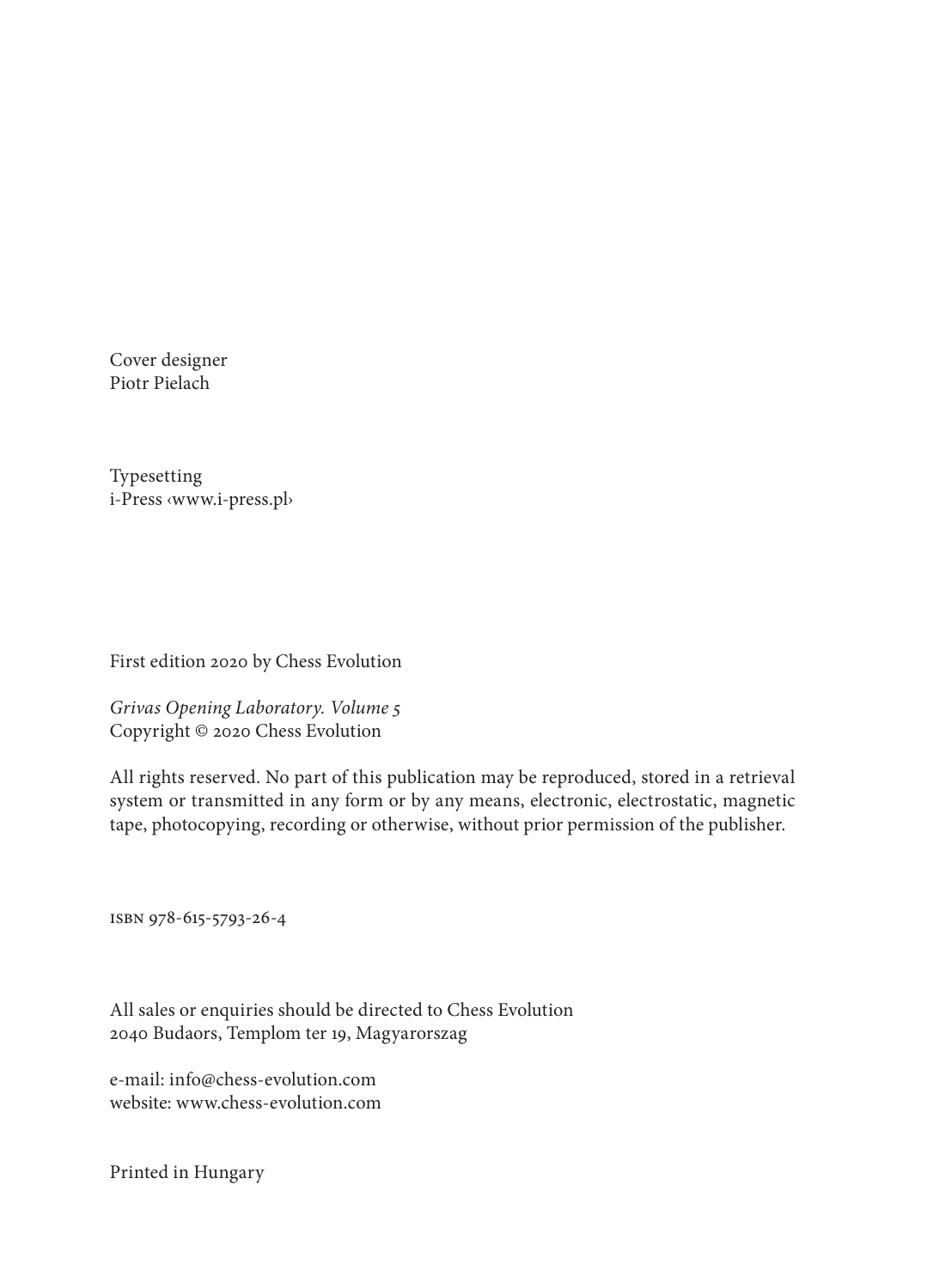### **TABLE OF CONTENTS**

### PART 1. QGD - VARIOUS LINES [Do6-Do8]

### PART 2. THE CHIGORIN DEFENCE [Do7]

### PART 3. THE TARRASCH DEFENCE [D34]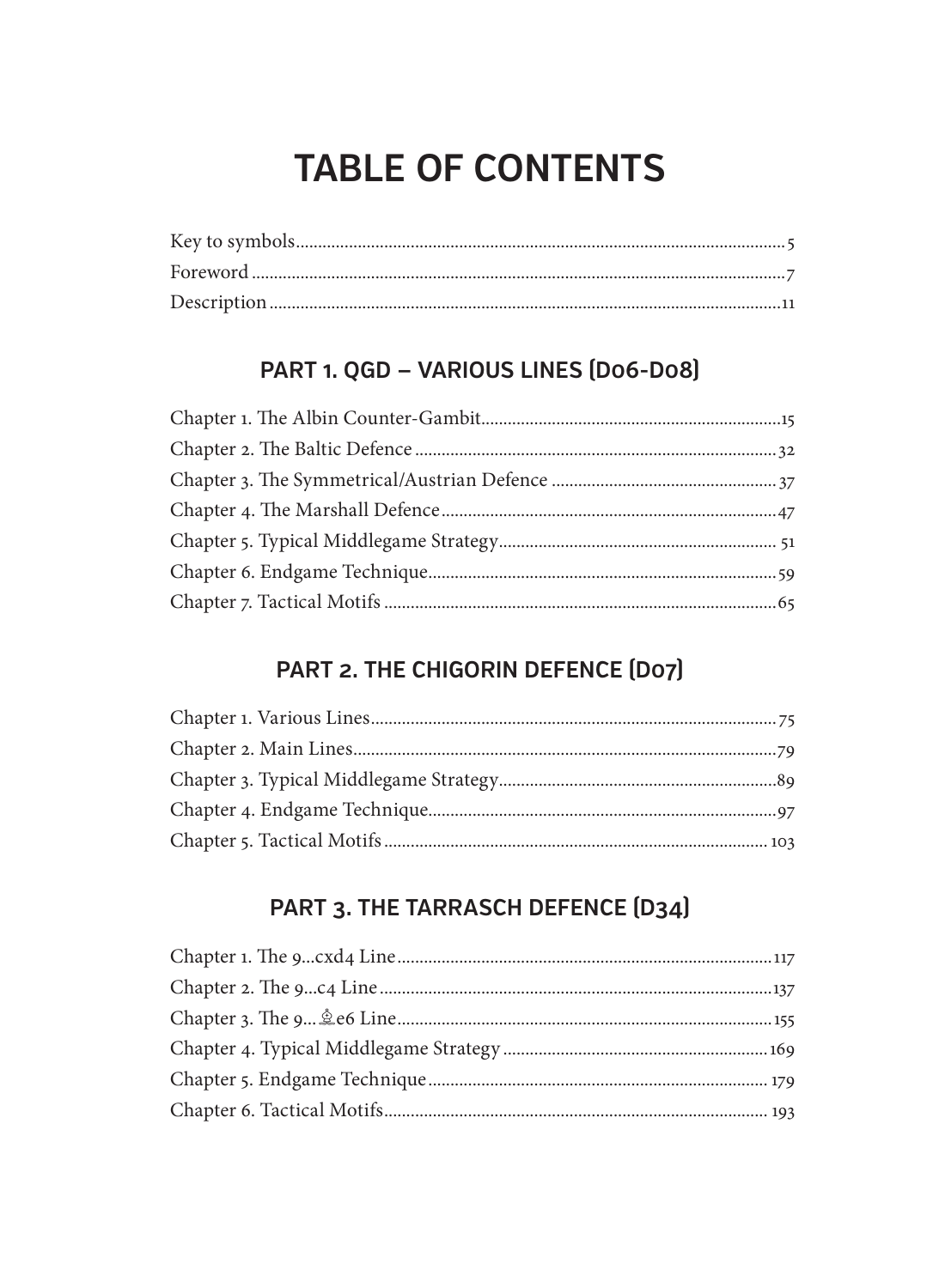### PART 4. THE SEMI-TARRASCH DEFENCE (D41)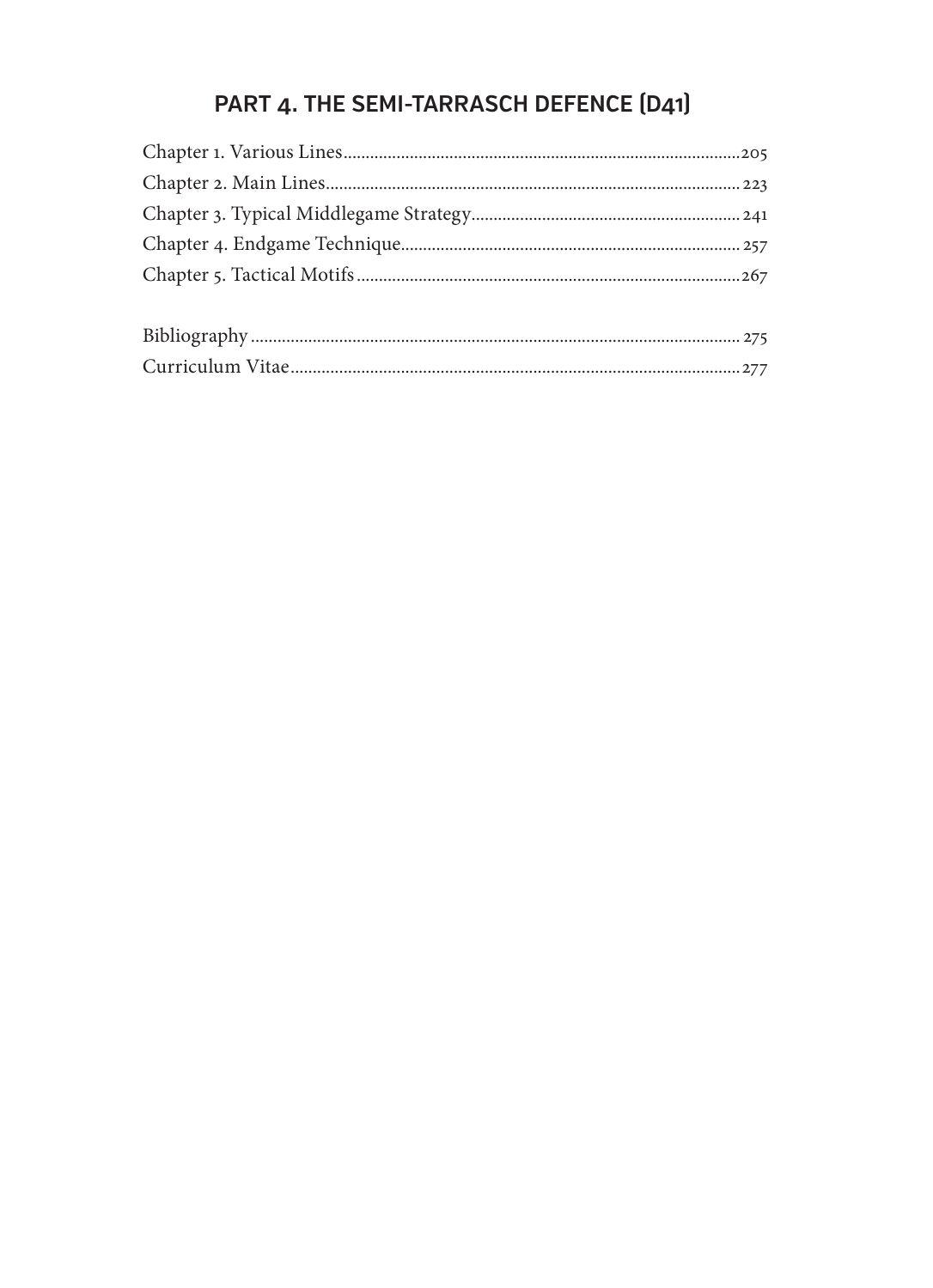### **KEY TO SYMBOLS**

- = Equality or equal chances
- $\pm$  White has a slight advantage
- $\overline{F}$  Black has a slight advantage
- $\pm$  White is better
- $\mp$  Black is better
- +- White has a decisive advantage
- -+ Black has a decisive advantage
- unclear
- with compensation
- $\leq$  with counterplay
- $\uparrow$  with initiative
- $\rightarrow$  with an attack
- $\Lambda$  with the idea
- $\Box$  only move
- N novelty
- ! a good move
- !! an excellent move
- ? a weak move
- ?? a blunder
- !? an interesting move
- ?! a dubious move
- + check
- # mate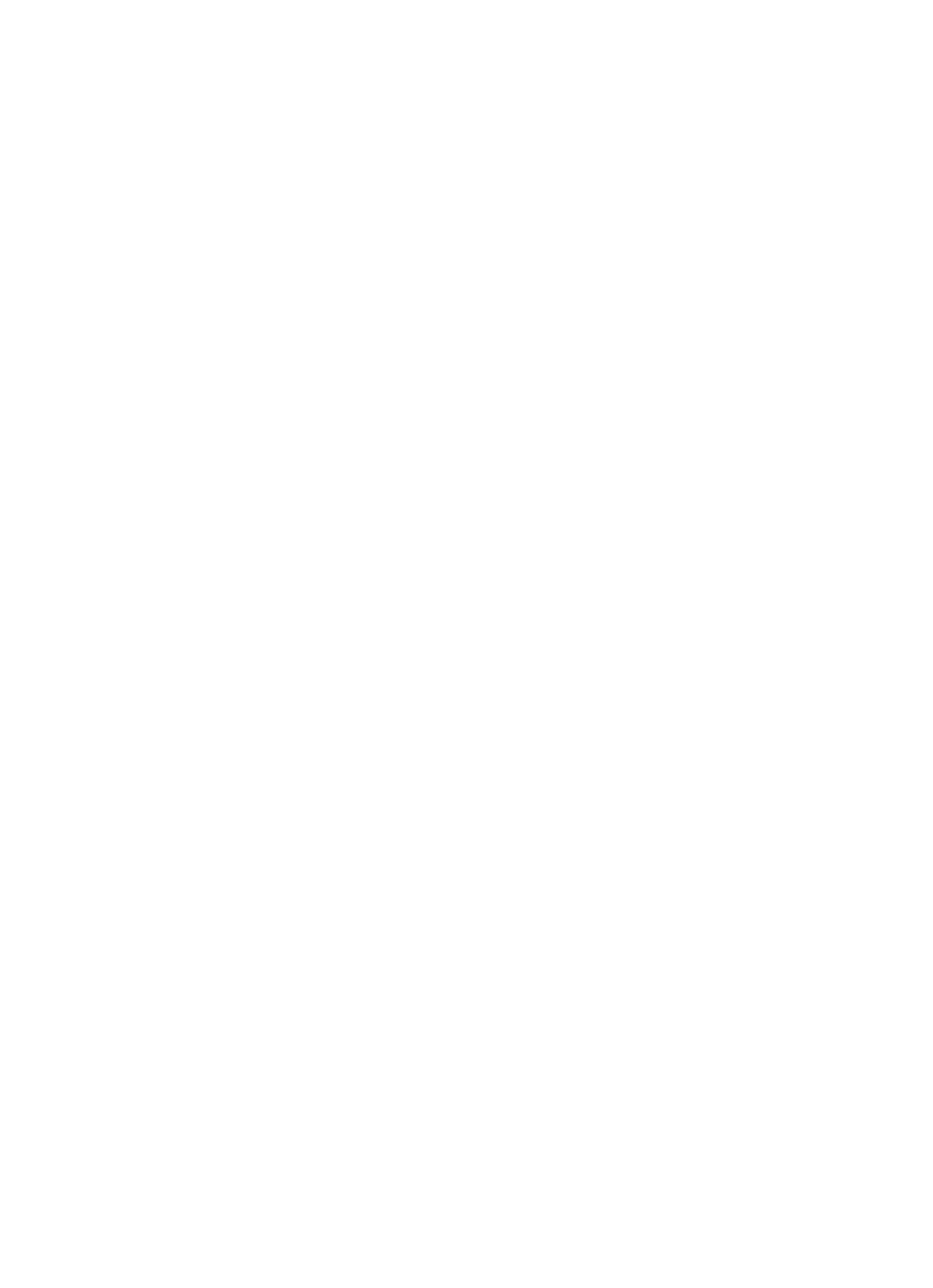### **FOREWORD**

#### Dear Reader,

The series continuing with this book is aimed at offering a full repertoire for White based on **1.d4**.

The idea of small opening repertoire books is not new, but here the purpose and the presentation are different.

The choice of variations against each reply from Black will be mine and will be based on my long experience, having played the game for over 40 years, and also served as a professional coach for approximately 20 of those!

I hope that each book in the series will come out every two months and one to three openings will be offered in each of them.

Maybe not all of the choices will appeal to you, but you should understand that what is important is to learn them in depth, rather than looking for something astounding — this is simply an illusion.

What I mean by this is that nowadays no opening offers all that much; what you can expect is something between a tiny bit better and slightly better, if you have done your homework! Otherwise there is no point in the Black player following it!

The recommendations are geared towards posing Black unconventional problems. Your opponents will not be able to churn out lengthy, memorised variations but will need to solve problems at the board, in positions that are somewhat different in character from those normally reached in the openings under discussion.

I have also selected the systems within the repertoire in such a way that they form a seamless whole and are also reachable by transpositions.

I have tried to describe the suggested systems in detail, giving my assessments as clearly and responsibly as possible, and have generally aimed to provide useful guidelines as well as many new ideas and moves.

Many things in chess theory, as in life, are relative and a matter of taste. Actually, there are no 'good' or 'bad' openings. There are openings that you know and understand, and openings that you do not know and do not understand.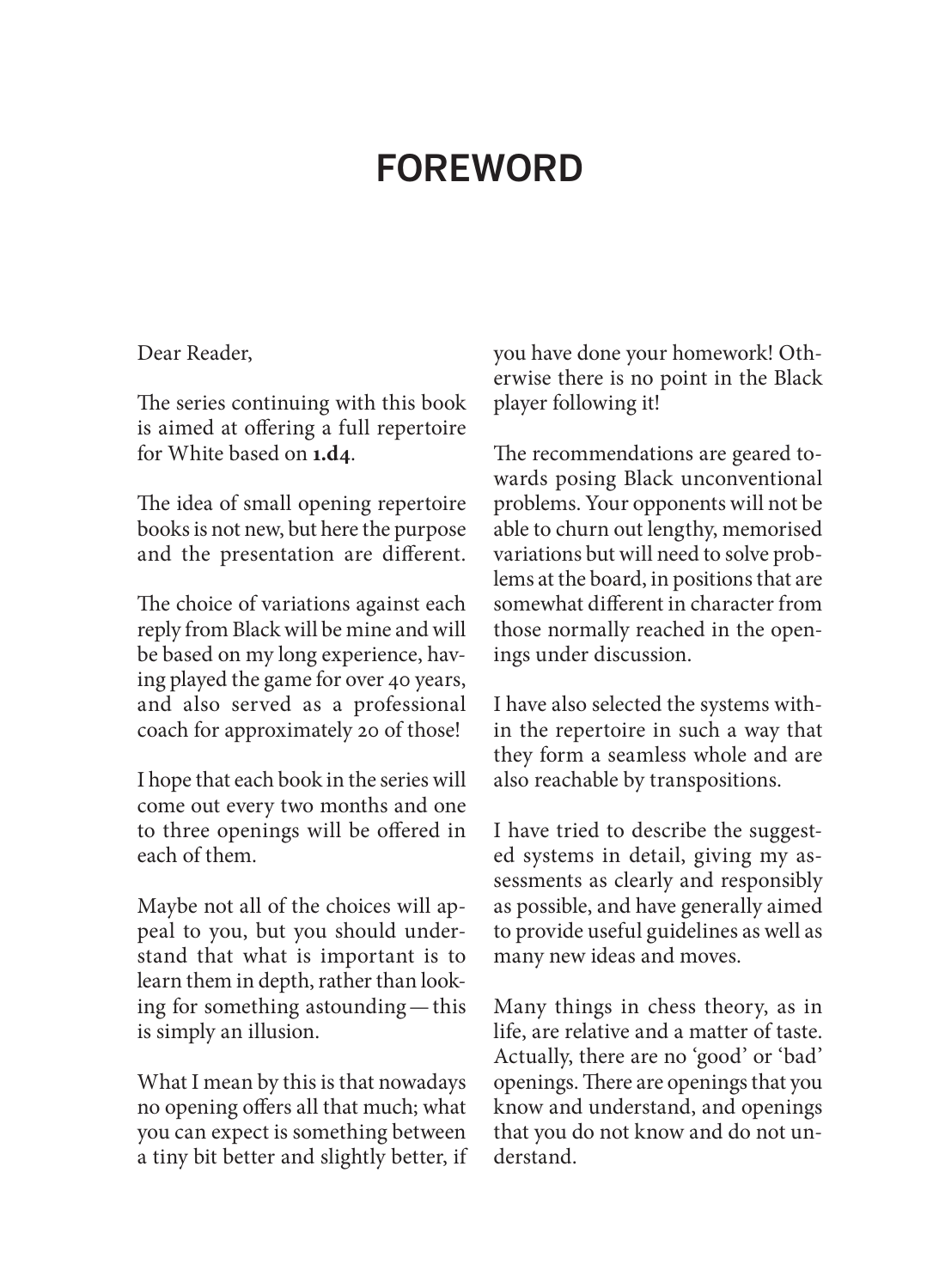Thus, I believe that my recommended systems will offer a lot of possibilities, new ideas and practical benefits, aspects that should not be underestimated in modern chess. Among other things, I have tried to make them 'understandable' to you.

This book series' main purpose is to train and educate the reader in territory that is 'unknown' to him. We must not forget that this is a theory book series, where concrete reaction to the opponent's moves is of primary importance.

General principles and plans do merit a place in this project but, in my opinion, move-by-move consideration is most significant.

Of course, it is not necessary to memorise all the variations and moves mentioned in the books — this would probably be impossible.

But then, you may ask, what is the reason for someone to deal with a theory book, one that he does not need to 'memorise' in full?

The theory of 'subconscious education' will help us to answer this question. By playing through the moves and variations in the books, our subconscious processes and stores similar motifs, repeated moves and plans, and also 'learns' to avoid traps and unwelcome positions.

Such proper 'subconscious memorisation' will, at the critical moment, enforce the correct choice upon us.

Many of the opening books I have read mainly focus on the general characteristics of the opening or the variation in question, and much less so on move-by-move theory.

This can lead to unresolved questions in the reader's mind, and the danger that he will mix things up at moments when it is necessary to find one specific concrete move or sequence.

The recommended repertoire is that of a Grandmaster, without omissions or hidden secrets. On the contrary, it contains a great number of new and deeply analysed suggestions, plans, novelties, new ideas, moves, etc!

Let us not forget that the basic characteristics of the openings do not frequently undergo radical changes. On the other hand, the development of move-by-move theory is explosive.

Every chess player stands on the shoulders of those who came before him. Every generation of good chess players learns from and builds upon the experience and creativity of the previous generations.

The chess player of the year 2020 has encountered more types of positions than the chess-player of 1980 and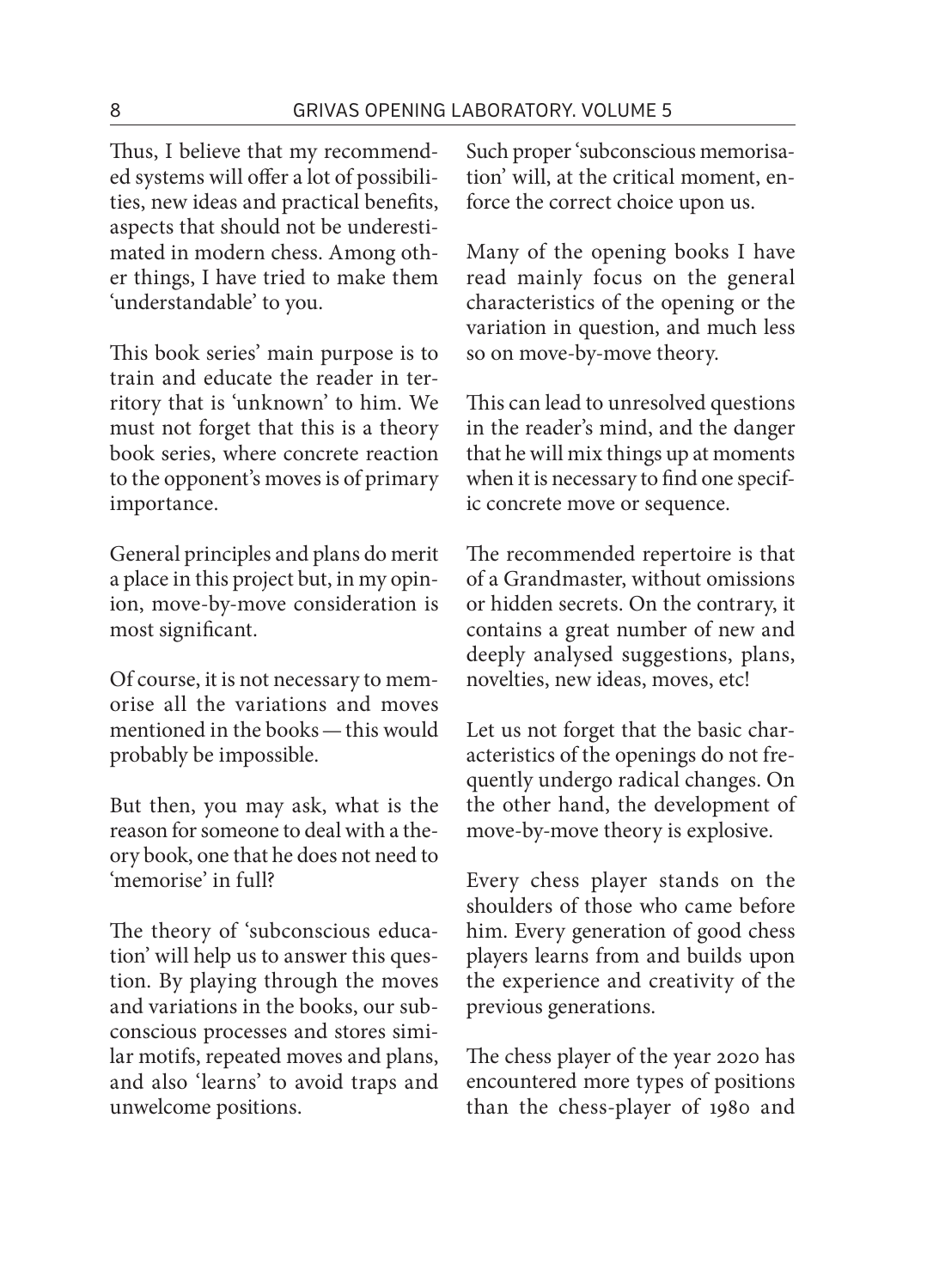knows the proper ways to deal with these positions.

Therefore, a chess player today would have a great advantage over a chess player (even one of equal or greater talent) of 40 years ago, simply because he could play the opening with deeper understanding; this understanding is offered to him by the multitude of deeply-analysed variations.

On no occasion do I underestimate the necessity and value of learning the general characteristics and plans of each opening or variation. However, I do strongly believe that moveby-move theory and its (at least) subconscious absorption are necessary in order to survive in the labyrinth of the chess openings.

One question often posed by my students is whether we must simultaneously prepare two or more different systems against an opening. My personal opinion is that only professional Grandmasters can afford this luxury.

All other chess players should focus on one specific system every time, so as to specialise in it and reap maximum benefit. Only if this choice eventually proves undesirable should one change his systems.

As Ernest Hemingway once wrote: 'I guess really good soldiers are really good at very little else'.

The massive development of theory in all openings has clarified that White cannot hope for anything more than a slight advantage, but in some cases even this is unattainable! My recommendations are purely based on a healthy approach.

I must clarify that I took the liberty of changing the original move-order of many games. In this way it was possible to provide clearer coverage and guidance.

Of course, the way you reach a certain position is important, but equally important is to examine how you want to proceed upon reaching it. True value comes from knowing what to keep and what to throw away.

Finally, I would like to thank my ex-students GMs Antoaneta Stefanova, Alex Ipatov, Emre Can and Ion Chirila among others), for adopting the variation, at least from time to time!

Efstratios Grivas Sharjah, September 2020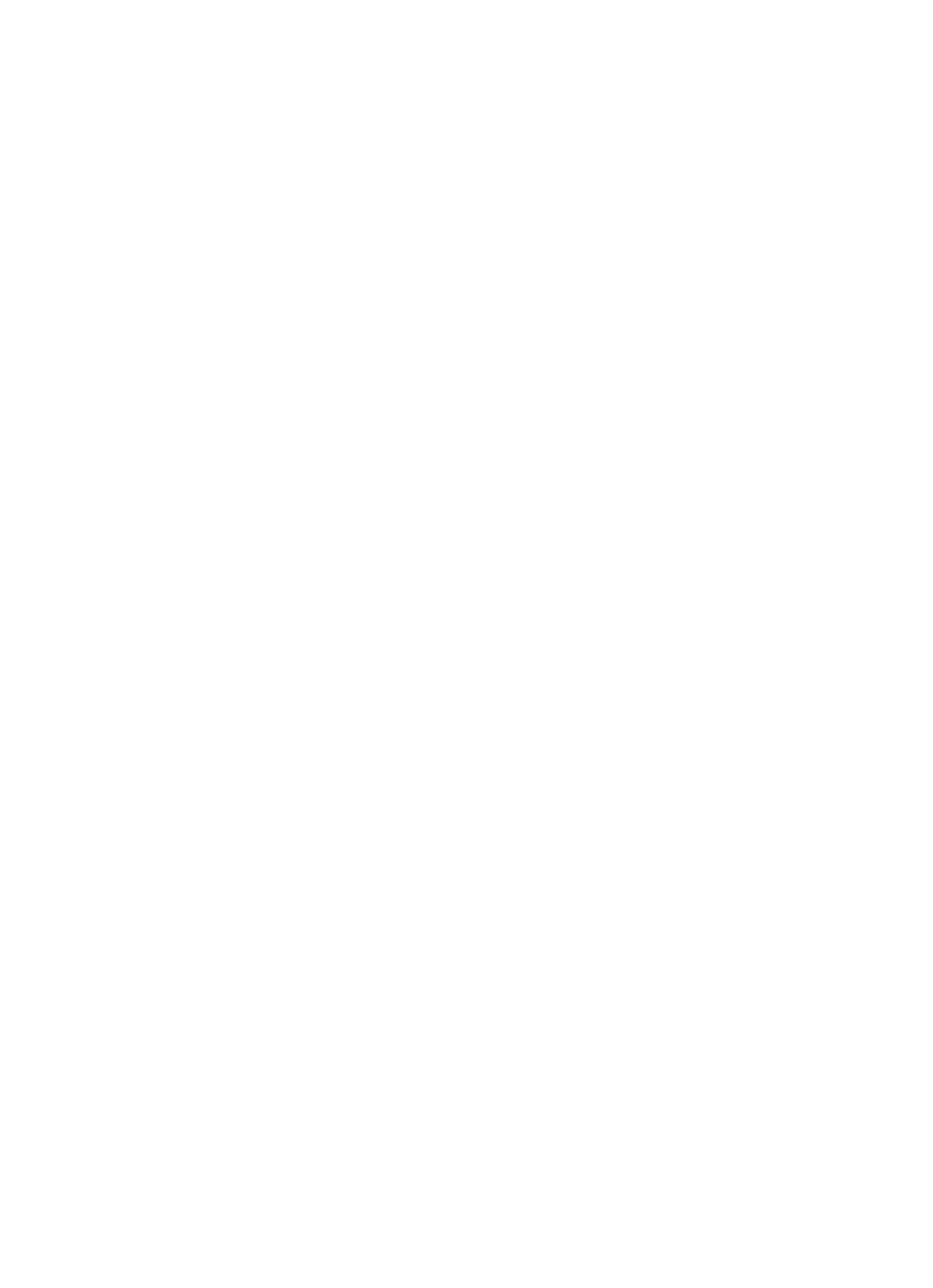### **DESCRIPTION**

In the fifth book of the series we continue to deal with 'QGD' schemes.

We will start by dealing with how to face 'Various Lines' in the 'QGD'.

Well, these sidelines are considered to be 'second-hand' and rightly so! They can be good for rapid or blitz games but are rarely adopted by top, or even simply good players, with very few exceptions from time to time.

There is no real point in talking about statistics, as these lines are usually played from the black side by lower-rated players, so the results strongly favour White.

It must also be noted that there are plenty of possibilities to further improve the white side as well, as a lot of games are played at club level, where the white player is 'weak' as well!

Generally, I cannot suggest these lines to any player playing Black, as they are 'fishy' and rarely helpful in the development of a chess player.

But the truth is that the 'Baltic Defence' and the 'Symmetrical/Austrian Defence' are quite playable and need 'special care' and preparation to face, something I cannot say for the 'Albin Counter-Gambit' and the 'Marshall Defence!'

The second line we will examine is the so-called 'Chigorin Defence', which can be quite dangerous for White, as Black seeks early piece counterplay.

My proposed line scores a solid 59%, but the games in question number approximately 210, so the sample is not so big.

Then we move on to the infamous 'Tarrasch Defence'.

This is an opening that enjoyed great popularity in the 80s', mainly owing to the success of the FIDE's 13th World Champion, Garry Kasparov. But today it seems that it has vanished from top-flight play, unlike the 'Semi-Tarrasch Defence', which has enjoyed a great comeback.

Well, Black is ready to accept an isolated pawn in return for active play, but with the help of chess engines everything seems to be kept at bay nowadays.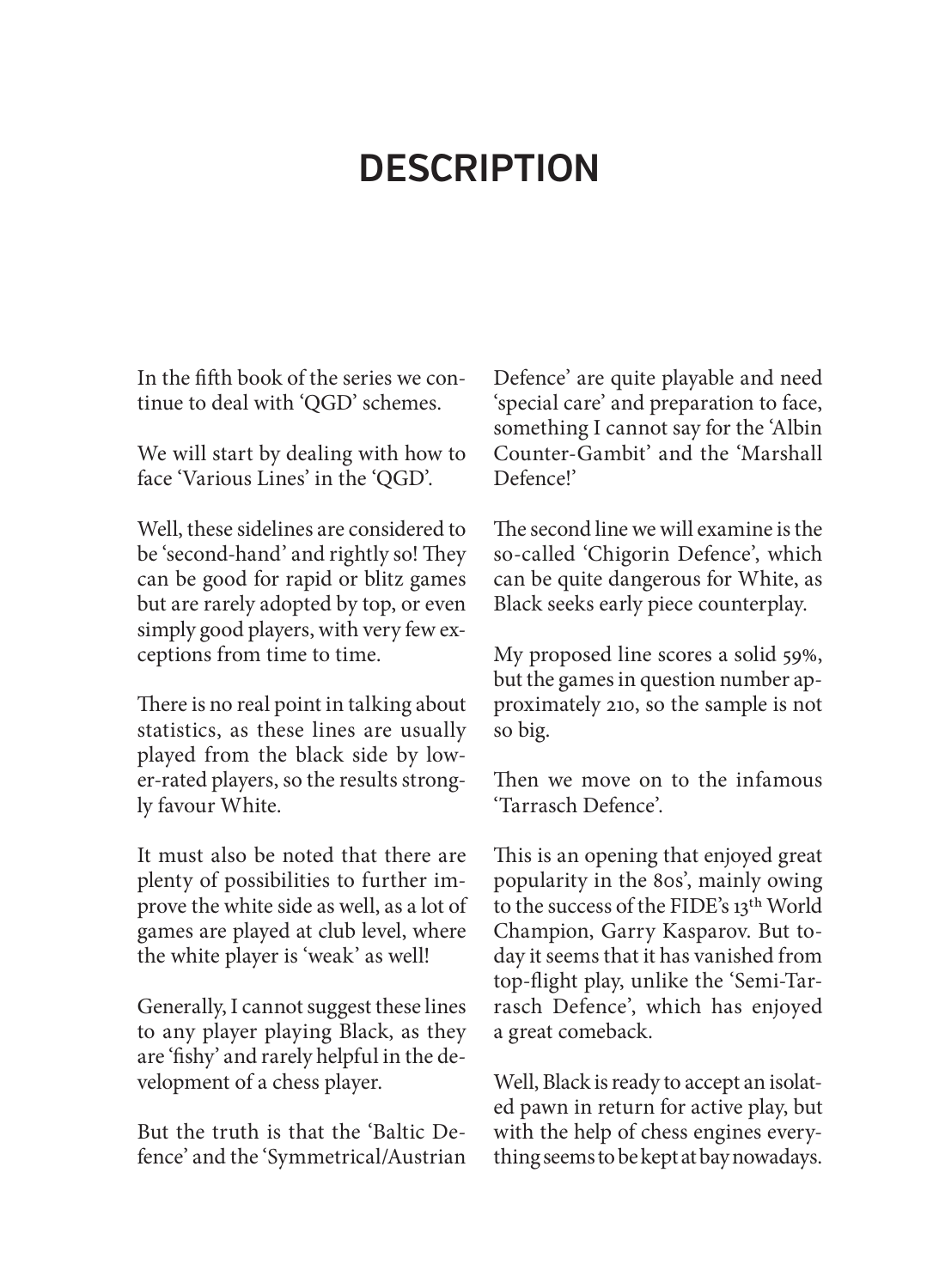For this reason (mainly) White (with the suggested lines) scores a healthy 59.1%, which is way above the 52% that is the general (approximate) White 'advantage'.

However, this doesn't sound logical, as the general score across all variations sits at 51.8%, when the average expected number of white 'superiority' is 51.5% to 52%, but we will see why this is so.

Finally, we deal with how to face the 'Semi-Tarrasch Defence'.

This is a solid system for Black, which lately has been adopted by many top-level players, unlike the 'Tarrasch Defence'.

With our proposed system to face it, White scores a very healthy 58.8%, which looks quite enticing.

In this book you will find not only a concrete and well structured moveby-move presentation, but also chapters on the middlegames, endgames and tactics that are typical for this variation, which together will help you to understand it better.

The only two things you have to do are to buy the book (!) and study it!

Note that the research on the games included is up to mid-September 2020.

Efstratios Grivas Sharjah, September 2020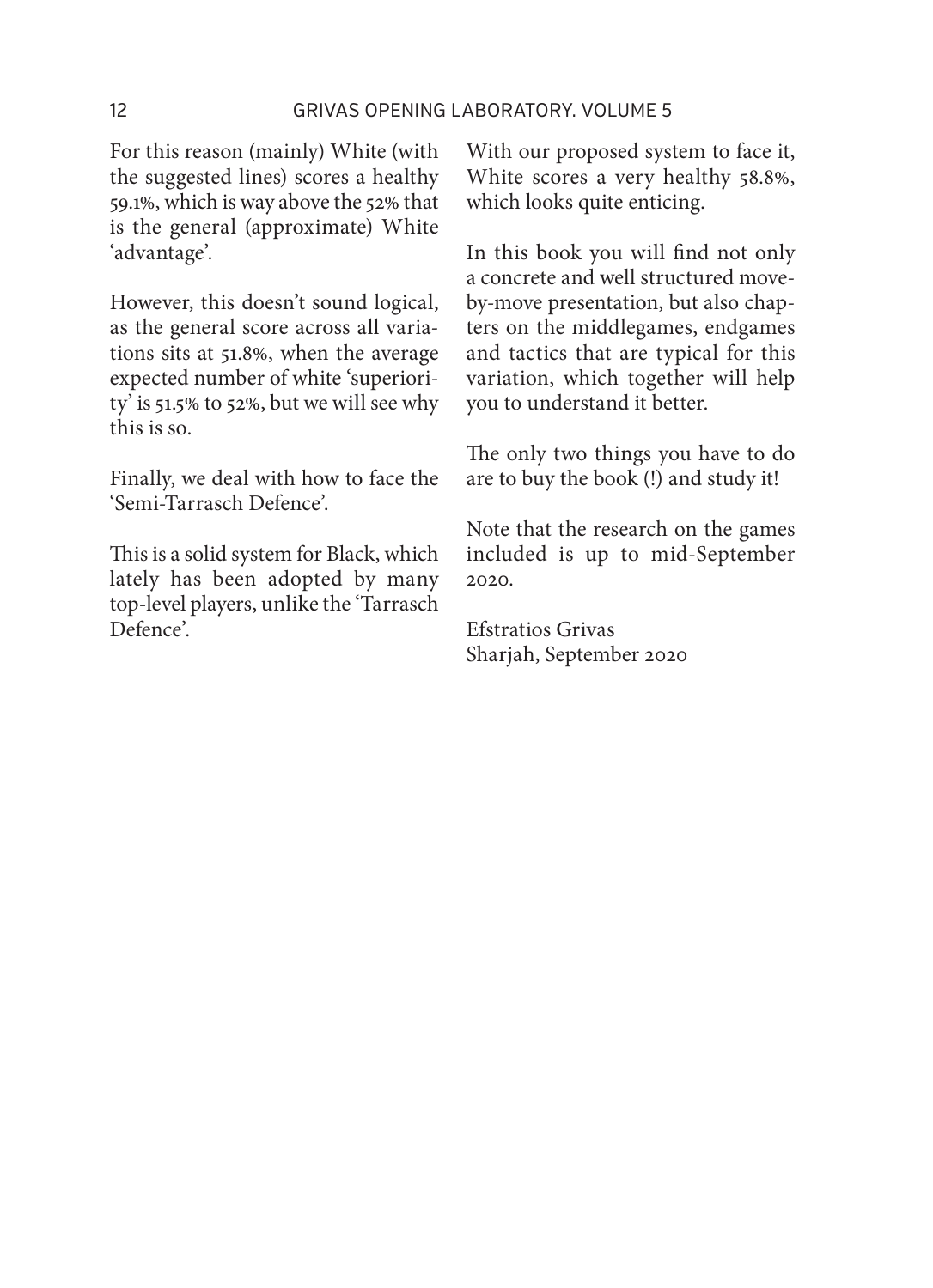### **PART 1. QGD — VARIOUS LINES (D06-D08)**

In the 'Queen's Gambit Declined' (QGD) there are numerous sidelines, which we will examine in this chapter. After the moves **1.d<sub>4</sub>** d<sub>5</sub> 2.c<sub>4</sub><br>8 **A**  $\frac{1}{2}$ the moves  $1.04$   $05$  2



The various sidelines from this position are:

Chapter 1. The Albin Counter-Gambit: **1.d<sub>4</sub> d<sub>5</sub>** 2.c<sub>4</sub> e5<br>
8 **x**  $\bullet$  W  $\bullet$  9 **x**  $\frac{1}{2}$ .c4 e5



Chapter 2. The Baltic Defence: **1.d4 d5 2.c4 f5**



Chapter 3. The Symmetrical/Austrian Defence: **1.d<sub>4</sub>** d<sub>5</sub> 2.c<sub>4</sub> c<sub>5</sub><br>
8 **x** e ₩ • 9 A X  $1.04$   $05$   $2.04$   $05$ 



Chapter 4. The Marshall Defence: **1.d<sub>4</sub> d<sub>5</sub> 2.c<sub>4</sub>**  $\frac{1}{2}$ **6**<br>8 **x**  $\frac{1}{2}$   $\frac{1}{2}$   $\frac{1}{2}$   $\frac{1}{2}$  $C4 \trianglelefteq$ IO

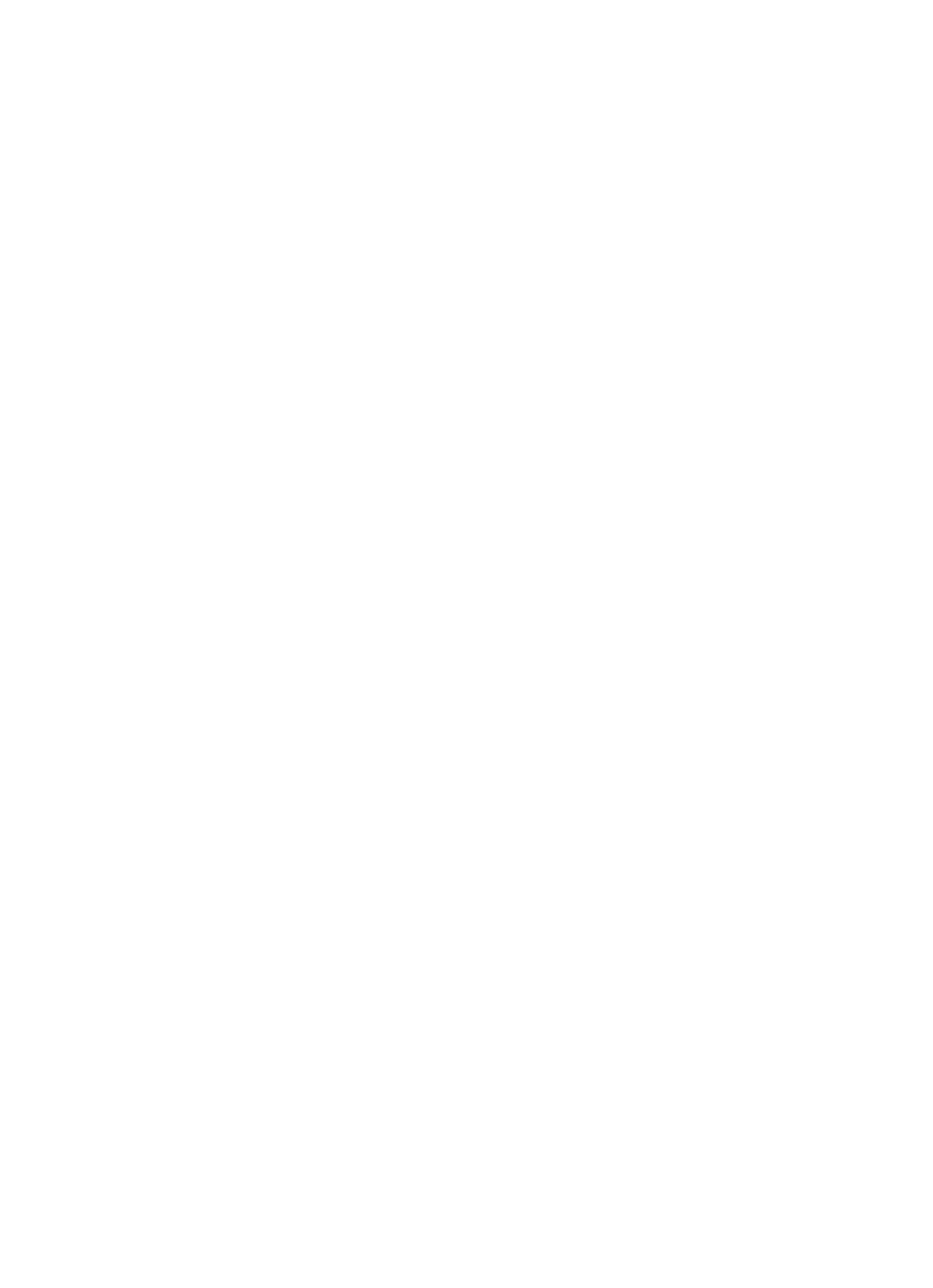### **CHAPTER 1. THE ALBIN COUNTER-GAMBIT**

The 'Albin Counter-Gambit' is charactirised (after **1.d4 d5 2.c4**) by the move **2...e5** Albin Counter-Gambit is<br>rised (after 1.d4 d5 2.c4) by<br>e 2...e5<br>8 **A** A W  $\bullet$  A A A  $\frac{1}{2}$  expansive 1.04 05 2.04) b



The 'Albin Counter-Gambit' is an uncommon defence, where in exchange for the gambit pawn, Black has a central wedge at d4 and gets some chances for an attack. Often White will try to return the pawn at an opportune moment to gain a positional advantage.

In the 'Encyclopaedia of Chess Openings' the opening is assigned under the codes D08 and D09.

### Historical Approach

Although this opening was originally played by Mattia Cavallotti against Carlo Salvioli at the Milan tournament of 1881, it takes its name from Adolf Albin, who played it against Emanuel Lasker in New York 1893.

Though it is not played frequently at master level, the Russian GM Alexander Morozevich has made some successful use of it.

- **▷ Salvioli Carlo**
- **▶ Cavallotti Mattia D08** Milan 08.09.1881

**1.d4 d5 2.c4 e5 3.dxe5 d4 4.e4 c6 5.f3 g4 6.f4 f6 7.exf6 xf6 8.d3 b4+ 9.d2 0–0 10.0–0 xd2 11.bxd2 e5 12.c5 h8 13. c**2 **11.** 20x02 2 e5 12.c5 \dio 13. **c**2 **2** xf3 14. 2 xf3 *\dig* xf3 + 15.gxf3 (d3  $\&$  b4+ 9. $\&$  d2 0-0 10<br>
12 11. bxd2 2e5 12.c5<br>
8 **F** and the set of  $\&$  s

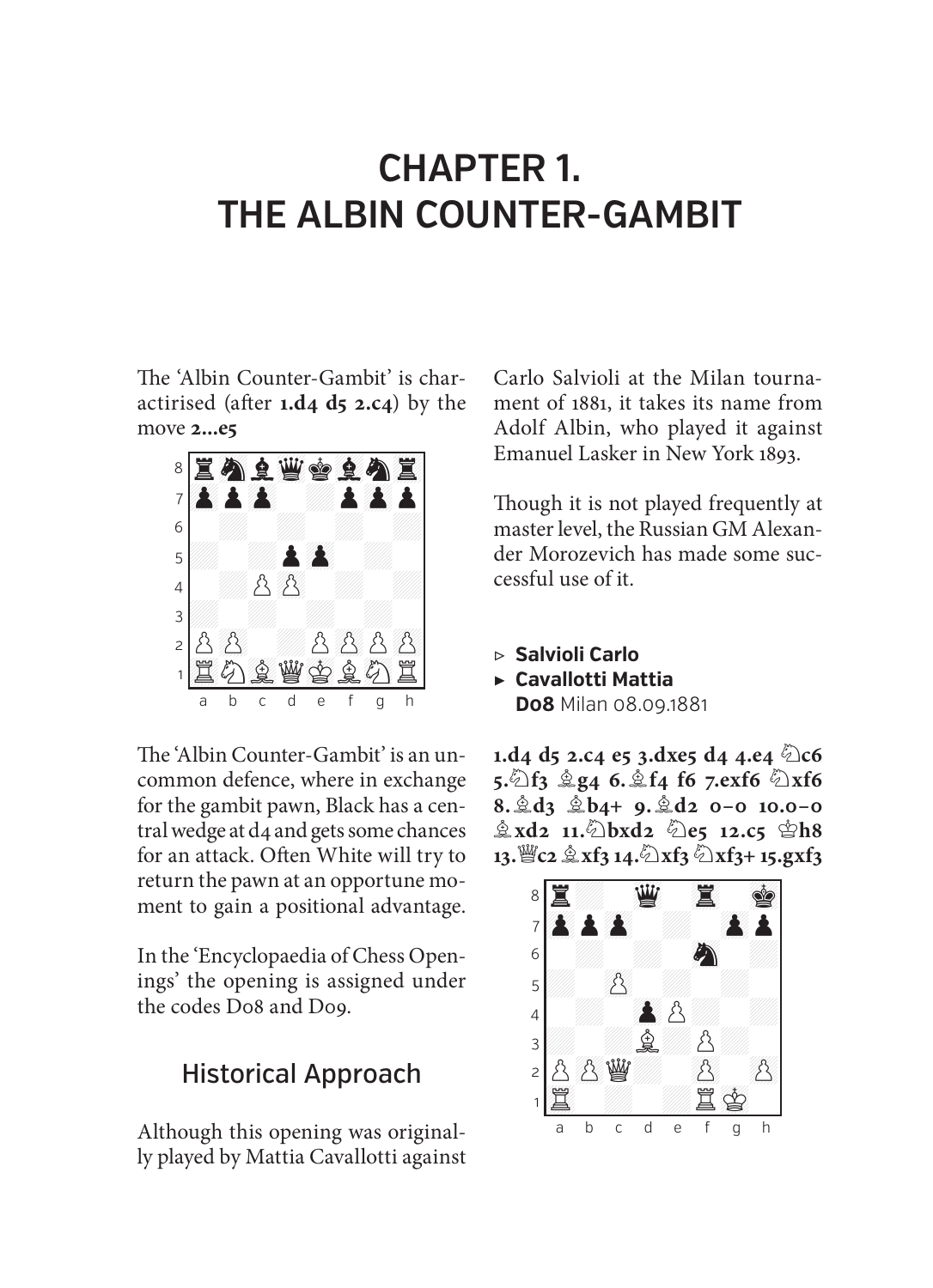**15...h5 16.h1 xf3 17.e2 f6 18.e5 f4 19.e4 xe4 20.xe4 f4 21.xb7 b8 22.c6 xb2 23.e6 f6 24.e7 b8 25.ab1 c8 26.b7 f5 27.e1 d3 28.xc7 b8 29.e8+ xe8 30.xe8+ xe8 31.xe8 d2 32.a4 g6 33.g2 e5 34.c6 a5 35.b3 xa2 36.c8+ g7 37.g8+ f6 38.c7**

**1–0**

- **▷ Lasker Emanuel**
- **▶ Albin Adolf D08** New York 16.10.1893

**1.d4 d5 2.c4 e5 3.dxe5 d4 4.f3 c6 5.a3 g4 6.h3 xf3 7.gxf3 xe5 8.f4 c6 9.g2 d7 10.b4 a6 11.b2 d8 12.d2 ge7 13.b3 f5 14.d3 e7 15.e4 d6 16.c5 c8 17.f3 0–0 18.g1 e8 19.b3 幽d7** <sup>8</sup> -+-trntrk+ +pzpqvlpzpp



**20.0–0–0 d6 21.b1 xf4 22.g4 h6 23.xc6 bxc6 24.xd4 d6 25.c5 e6 26.xa6 xh3 27.4d3 g2 28.d4 f6 29.e3 d8 30.c2 xf2 31.xd8 1–0**

### The Lasker Trap

The black pawn at  $d_4$  is stronger than it may appear. The careless move 4.e3? can lead to the 'Lasker Trap'. After 4... **b4+ 5.d2 dxe3 6.xb4?**, Black plays **6...exf2+ 7.e2 fxg1+!** and wins. 'The Lasker Trap' is notable because it is rare to see an underpromotion in practical play.

#### The Spassky Variation

In the 'Spassky Variation' White plays **4.e4**, to take advantage of the fact that an en passant capture must be made immediately after the enemy pawn advances. So now after 4... **b4+ 5.d2**, the capture **5...dxe3** is no longer available to Black.

#### Starting Out

The main line continues **3.dxe5** d4 **4.**  $\bigcirc$  **f3**  $\bigcirc$  **c6**, when White's suggested option is **5.bd2**.

In the 'Albin Counter-Gambit' Black sacrifices a pawn in order to gain more space on the board and disturb the normal development of White's pieces.

His plan is either to create quick pressure in the centre and on the kingside with  $\ldots$   $\&e6$  (or  $\ldots \&g4)$ ,  $\ldots$   $\mathscr{H}d7$ and ...0–0–0, or to regain the pawn quickly with  $\mathcal{L}$ gez-g6.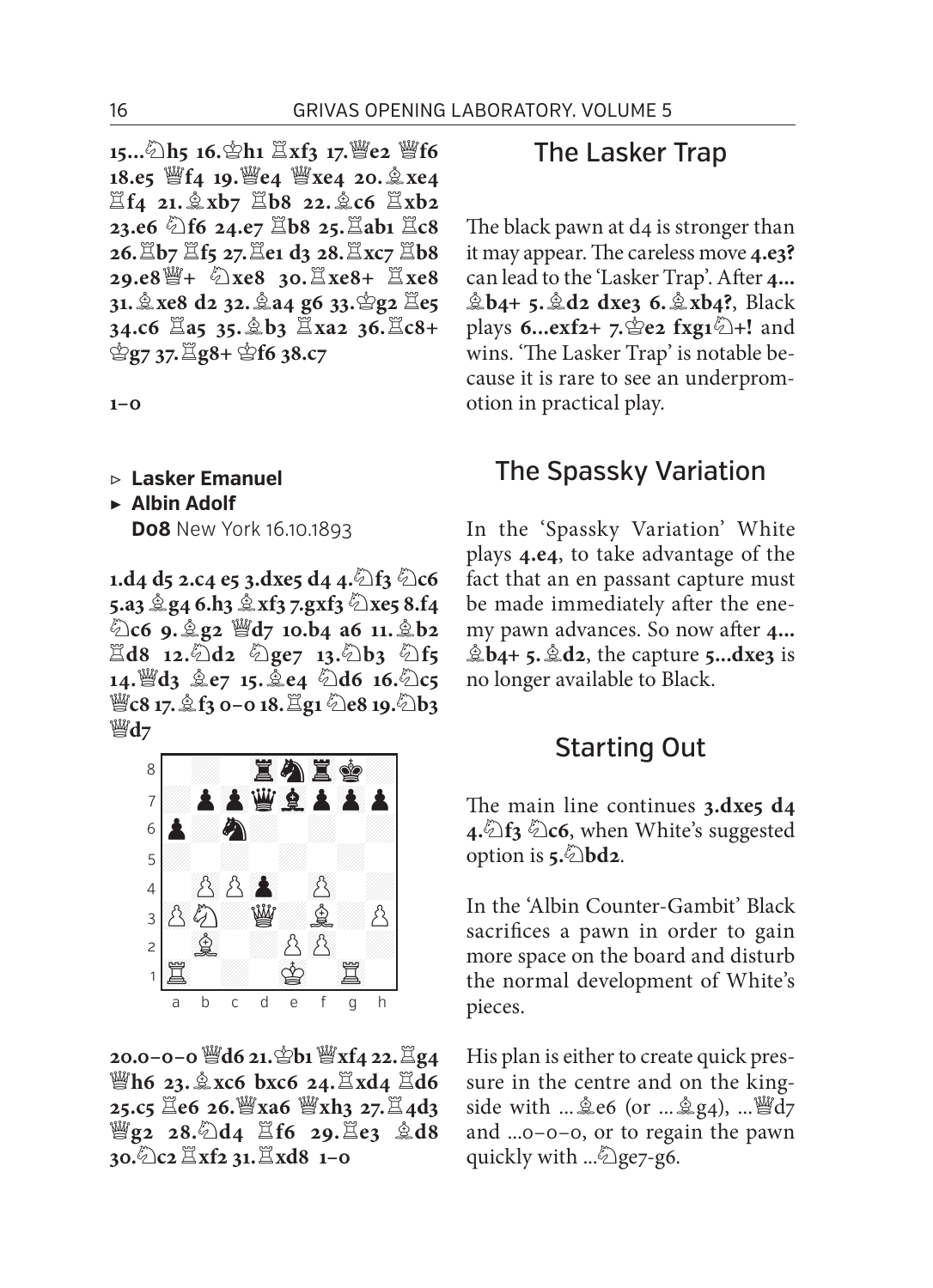The good results with the 'Albin Counter-Gambit' achieved by Alexander Morozevich and Rustam Kasimdzhanov show that even strong GMs can face difficulties with the white pieces.

The suggested system with  $5.$  bd2 is a very flexible one, which doesn't reveal White's intentions yet. First of all he protects the pawn on c4 (in case of  $\ldots$   $\&e6$ ) and the knight on f<sub>3</sub> (in the case of ...  $\&$  g4). However, White's main idea in this system is to quickly attack the pawn on d4!

In fact, with  $5.\overline{\triangle}$ bd2, it is White who tries to create quick pressure on Black's position and this is exactly what this system is all about — White plays very concretely against the black pawn on d4.

Since White's main plan is to play  $\&$  b<sub>3</sub>, he usually needs to play a<sub>3</sub> in order to prevent a check from b4. Besides, the move as prepares b4. The ideal scenario for White is to play a3,  $b_4$ ,  $\&$   $b_3$  and  $\&$   $b_2$ , after which the d<sub>4</sub>pawn inevitably falls.

Black tries to prevent this (usually by counter-attacking the pawns on c4 or e5).

So, after **1.d4 d5 2.c4 e5 3.dxe5 d4 4.f3 c6 5.bd2** 



Black can opt for **5...b4**, **5...f6**, **5... g4**, **5...e6** and **5...ge7**.

Other 'second-hand' lines are even worse, but anyway, as was already mentioned, this is not a sound system, but probably interesting enough if it is played in rapid or blitz games!

### $1.1 - 5...$  \$  $b4$

**1.d4 d5 2.c4 e5 3.dxe5 d4 4.f3 c6 5.bd2 b4?!**  <sup>8</sup> r+lwqk+ntr 5 2.04 e5 3.0xe5 04 4. 213<br>I2 \$ b4?!

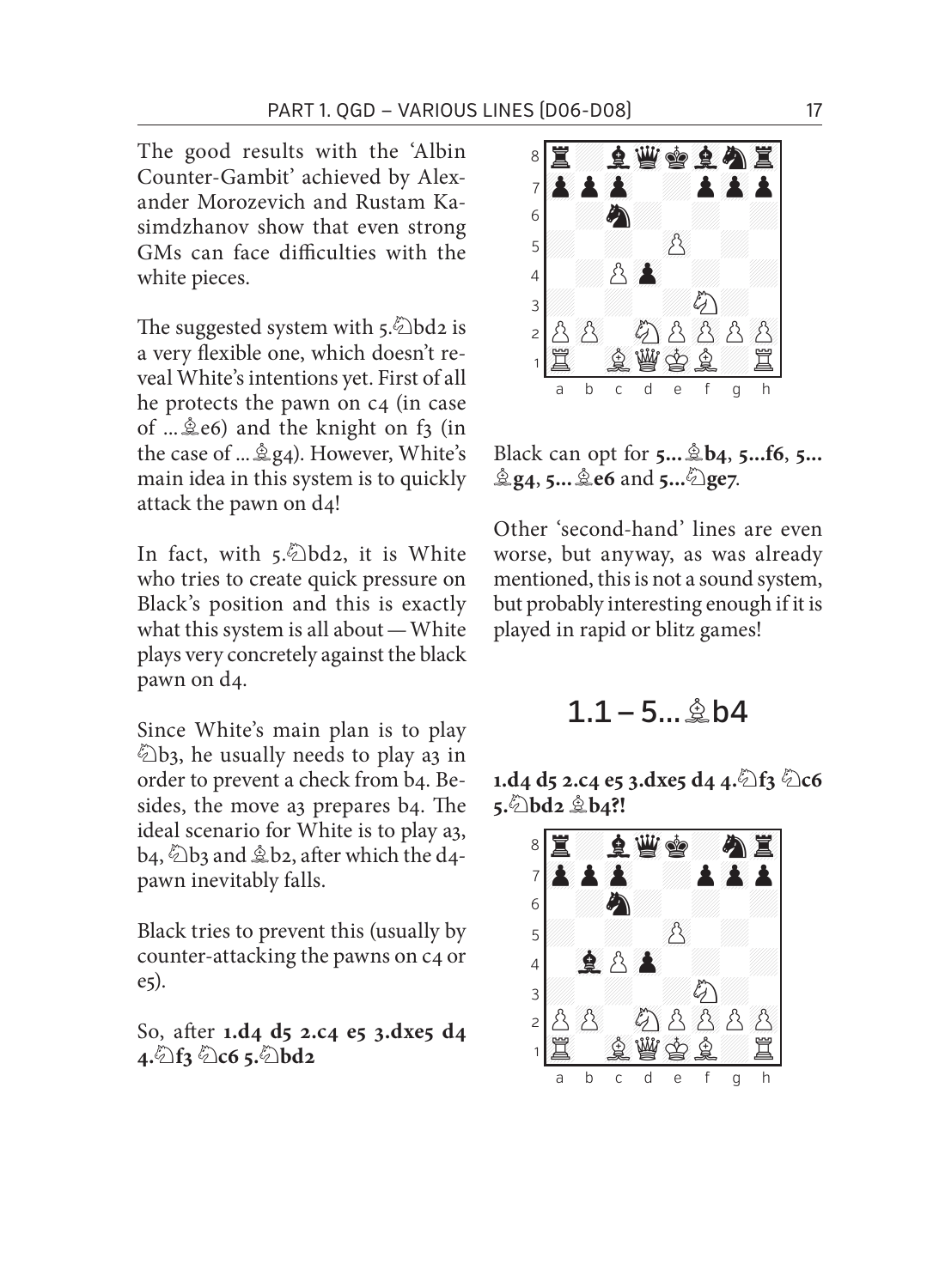A dubious move which stops White's plan, but on the other hand it gives up the bishop pair...

#### **6.a3! xd2+ 7.xd2**

White can also opt for the other capture (planning 0–0–0) with 7.xd2 <sup>8</sup> r+-wqk+ntr  $2g_4 8.$  Wb3  $p_3$ 



And now:

**a**) 8... *ecs* 9.0–0–0 2 ge7 10. **g**<sub>2</sub>g5  $\hat{\mathbb{Z}}$ f5 11.h3  $\hat{\mathbb{Z}}$ xf3 12.exf3 h6 13. $\hat{\mathbb{Z}}$ d2 $\pm$ Marshall,F-Reggio,A Monte Carlo 1903.

**b**) 8... $\Xi$ b8 9.0–0–0 (9. $\angle$ gg5  $\angle$ gez 10.0–0–0 0–0 11.e3± Marshall,F-Showalter,J Lexington 1909) 9...  $\Diamond$ ge7 10.e3 $\pm$ 

**c)** 8... 曾d7 9.h3  $\&$  xf3 10.gxf3 ②ge7 11.f4 0-0 12.0-0-0± Livaic,D-Jakovljevski,R Zagreb 2010.

**d**) 8... [ge7 9.0-0-0 (9.h3  $\&$  xf3 10.gxf3 xe5 11.f4 [11.0–0–0 d6 12.f4  $\mathbb{C}$ c6 13. $\mathbb{Z}$ g1  $\mathbb{Z}$ xc4 14. $\mathbb{Q}$ g2 $\pm$ Smith,V-Defibaugh,J Parsippany 2007 11... 25c6 12.0-0-0 曾c8 13. g2<sup>±</sup> Gomez Olivares, A-Moya Pol,A Palma de Mallorca 2012) 9...0–0 10.e3  $\bigcirc$  g6 11.exd4 (11.  $\&$  b4  $\&$  xf3 12.gxf3  $\&$ xb4 13. $\&$ xd4  $\&$ e7 14.axb4  $\&$  xe5 15.  $\&$  e2 $\pm$ ) 11... $\&$  xd4 12. e3 c5 13. 2c3 eg e7 14. 2 xd4 cxd4 15. Axd4 & xf3 16.gxf3 \cos 17. \cos 17. \cos  $\&$  xe5 18.f4 $\pm$ 

**7...g4**

Alternatives also fail to impress:

**a**) 7... <u>ee</u> 6 8.e3 (8.b3 2 ge7 9. eb2 ⊘g6 10. Zxd4± Dumesnil, A-Kerbaol,J Fouesnant 2004) 8...dxe3<br>9.曾xe3 ②ge7<br>8 **買 曹。 買**  $9.$  W xe3  $\oslash$  ge7



10. c3 (10. 2d3 1f5 11. 2xf5 2xf5 12.0–0 0–0 13.b3 e8 14. b2  $\mathbb{E}$ e7 15. $\mathbb{E}$ fe1± Buganca,L-De Sou $z$ a,A Florianopolis 2020) 10... $\mathbb{Z}$ d7 11.  $2e2$  0-0-0 12.  $2g5$  h6 13.  $\mathbb{Z}$ d1  $\frac{20}{26}$ e8 14. $\frac{20}{2}$ xd8+  $\frac{100}{28}$ xd8 15. $\frac{4}{2}$ e3± Urkedal,F-Kocevar,T Pula 2013.

**b**) 7... $\&$  ge7 8.b3 (8.b4  $\&$  g6 9.  $\&$  b2 0–0 10. Axd4± Kamrukov, A-Romanov,V Novosibirsk 2008; 8.e3 dxe3 9.  $\mathbb{Z}$ xd8 +  $\mathbb{Z}$ xd8 10.  $\mathbb{Z}$ xe3  $\mathbb{Z}$ g4 11. ĝe2± Litrento,O-De Souza,L Rio de Janeiro 2002) 8...  $\&$  g4 9.  $\&$  b2 **盒xf3 10.exf3 ■d7 11.0-0-0 罩d8**